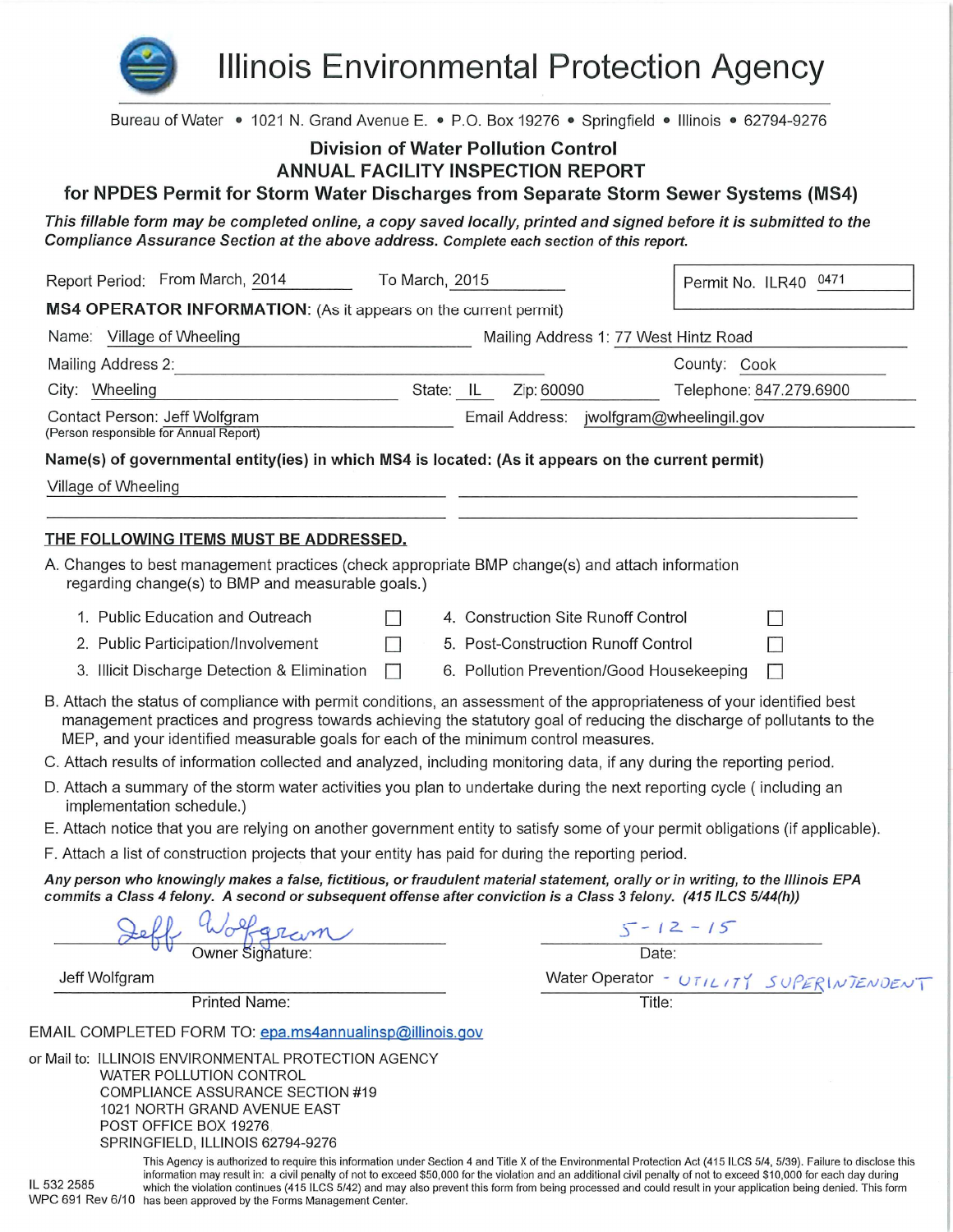#### ILLINOIS ENVIRONMENTAL PROTECTION AGENCY ANNUAL FACILITY INSPECTION REPORT NPDES PERMIT FOR STORMWATER DISCHARGES FROM MUNICIPAL SEPARATE STORM SEWER SYSTEMS (MS4)

## MARCH 2014 TO MARCH 2015 REPORTING PERIOD

## VILLAGE OF WHEELING, ILLINOIS

## **A. CHANGES TO BEST MANAGEMENT PRACTICES**

There have been no changes to the Village of Wheeling's Notice of Intent for the 2014-2015 reporting period.

# **B. STATUS OF COMPLIANCE WITH PERMIT CONDITIONS**

The Village of Wheeling committed to a number of stormwater BMPs in order to meet the requirements of the NPDES Phase II stormwater program. The following is a status report on each of the BMPs and the activities that were undertaken during the March 2014 to March 2015 reporting period. The status or progress for each of the measurable goals related to these BMPs is presented below.

**BMP No. A1** Resident Newsletter – Stormwater Pollution Prevention Articles

**Measurable Goal(s), including frequencies:** Distribute a semi-annual stormwater pollution prevention publication.

**Milestones: Year 12:** Continue to distribute the publication.

**BMP Status:** The Village of Wheeling publishes a bimonthly newsletter which is mailed directly to each resident in the Village. During the March 2014 to March 2015 reporting period, the Village continued publishing stormwater pollution prevention articles within the newsletter on a semi-annual basis. Articles during this period included "Stormwater Runoff Pollution", "Floods Are No Myth", and rain barrel purchase information. These articles were published in the March/April 2014 newsletter. Storm Drain Grate/Inlet Cleaning and Guidelines for leaf disposal were featured articles in the Sept/Oct 2014 newsletter. Sign up for "Code Red or Reverse 911" emergency notifications information was published in the Nov/Dec 2014 newsletter. The Village also provides stormwater pollution prevention related brochures at the front desk of the public works facility.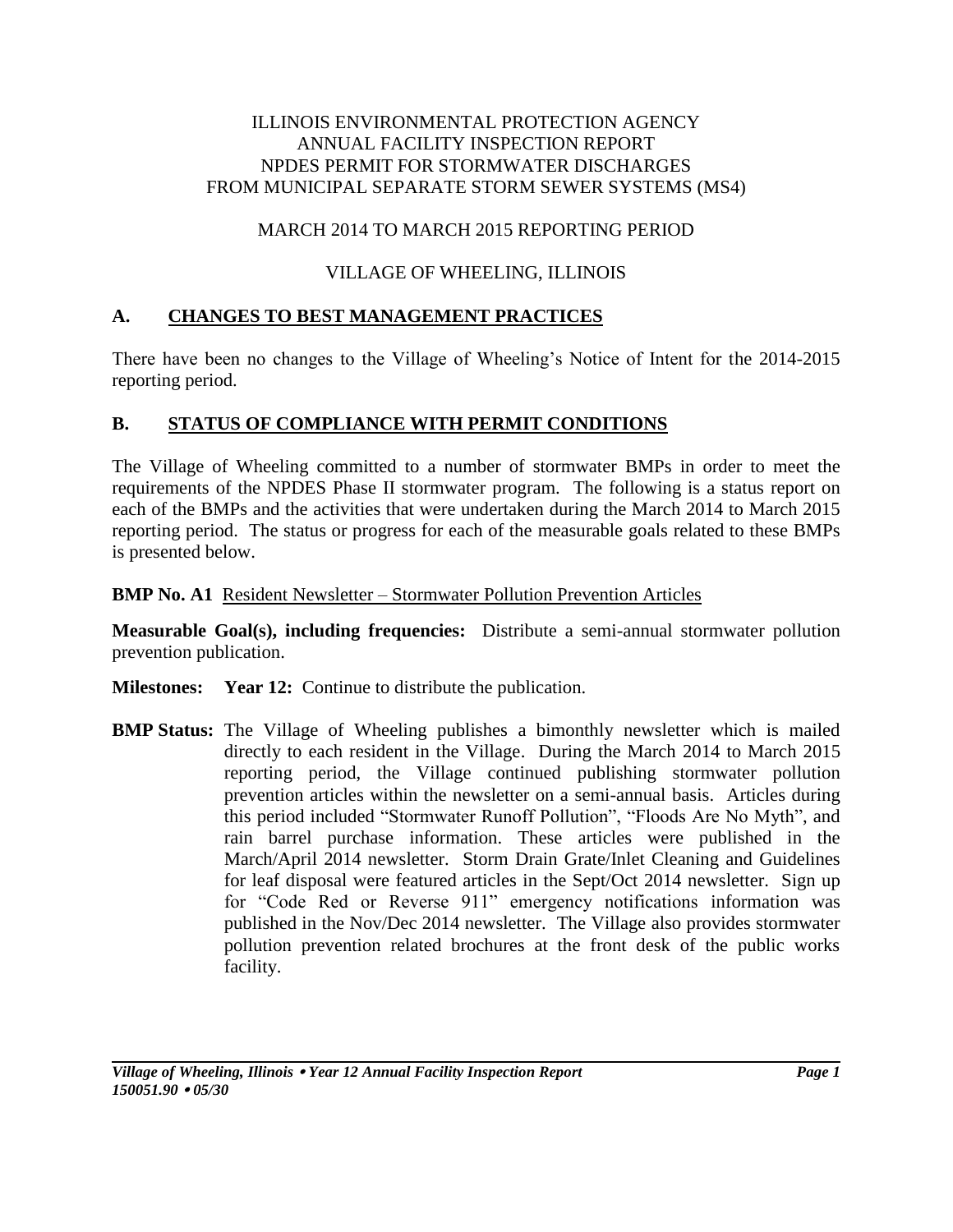#### **BMP No. B7** Other Public Involvement

**Measurable Goal(s), including frequencies:** Inform all residents of the existence of contact number in the existing quarterly resident newsletter.

- **Milestones: Year 12:**Continue to inform residents of the existence of a contact number.
- **BMP Status:** Along with the stormwater pollution prevention articles that are published in the Village newsletter, the Village provides a contact number that residents can use to report stormwater related issues, including ordinance violations, construction site soil erosion and sediment control violations, maintenance issues, and illicit discharges. The Village website also provides an anonymous hotline for code enforcement complaints.

#### **BMP No. C1** Stormwater Atlas

**Measurable Goal(s), including frequencies:** Annually review the storm sewer map and update as needed.

- **Milestones:** Year 12: Review the storm sewer map and update as needed.
- **BMP Status:** The Village of Wheeling has an existing storm sewer atlas. The atlas shows all of the Village's outfalls and all receiving waters to which the Village's separate storm sewer system discharges. The atlas is in a GIS based system, which is updated as development occurs.
- **BMP No. C2** Illicit Discharge Detection and Elimination Ordinance

**Measurable Goal(s), including frequencies:** Enforce the Illicit Discharge and Connection Ordinance.

- **Milestones: Year 12:** Continue to enforce the Illicit Discharge and Connection Ordinance.
- **BMP Status:** The Village's Illicit Discharge and Connection Ordinance effectively prohibit non-stormwater discharges into the Village's storm sewer system and include enforcement and penalties for ordinance violations.
- **BMP No. C4** Illicit Discharge Tracing Procedures

**Measurable Goal(s), including frequencies:** Annually trace all illicit discharges by resident reporting and by Village employees.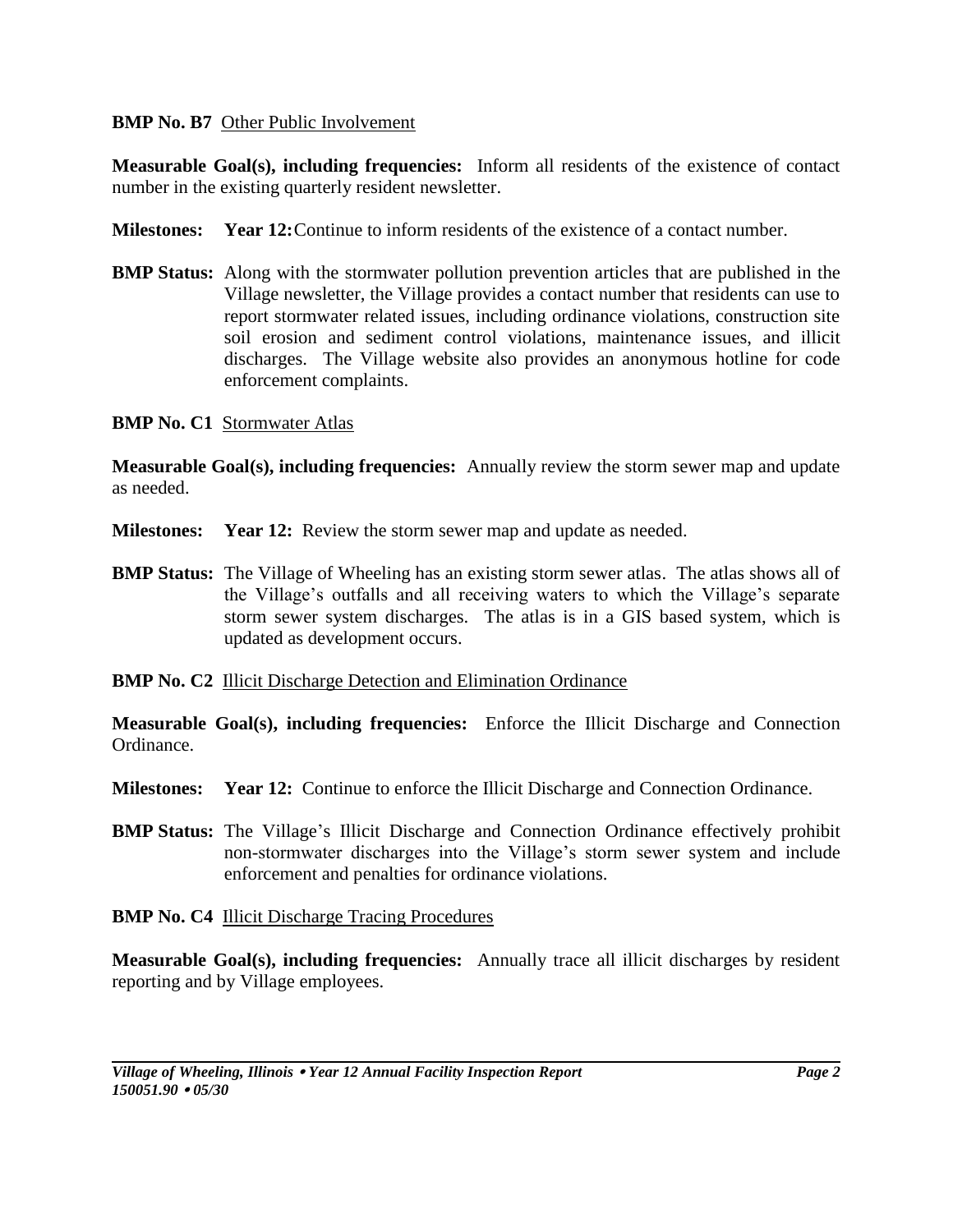- **Milestones: Year 12:**Continue tracing illicit discharges.
- **BMP Status:** The Village of Wheeling currently has a plan for detection, tracing, and removal of illicit discharges. The plan establishes the Village's procedures for tracing illicit discharges identified through dry weather screening, regular storm sewer maintenance, and public reporting. Each outfall has been inventoried and numbered. No illicit discharge incidents were reported in 2014/15.
- **BMP No. C5** Illicit Discharge Removal Procedures

**Measurable Goal(s), including frequencies:** Annually remove all illicit discharges detected by resident reporting and by Village employees.

- **Milestones: Year 12:**Continue removing illicit discharges
- **BMP Status:** The Village of Wheeling currently has a plan for detection, tracing, and removal of illicit discharges. The plan establishes the Village's procedures for removing illicit discharges identified through the tracing program.
- **BMP No. C7** Visual Dry Weather Screening Program

**Measurable Goal(s), including frequencies:** Annually perform dry weather screening to detect illicit discharges.

- **Milestones: Year 12:** Continue to detect illicit discharges.
- **BMP Status:** The Village of Wheeling currently has a plan for detection, tracing, and removal of illicit discharges. The plan establishes the Village's visual dry weather illicit discharge screening procedures. Each outfall has been inventoried and numbered. 28 outfalls to McDonald Creek and Buffalo Creek were inspected. No illicit discharges were found as a result of spill and clean-up activities.

#### **BMP No. D1/D2/D3/D4/D6** Construction Site Runoff Stormwater Control

**Measurable Goal(s), including frequencies:** The Village will enforce its existing ordinance which regulates soil erosion and sediment control, plan review and site inspection.

- **Milestones: Year 12:**Continue to enforce existing ordinances.
- **BMP Status:** The Village issued 1,481 building permits during the reporting period. The Village enforces its ordinances for all development.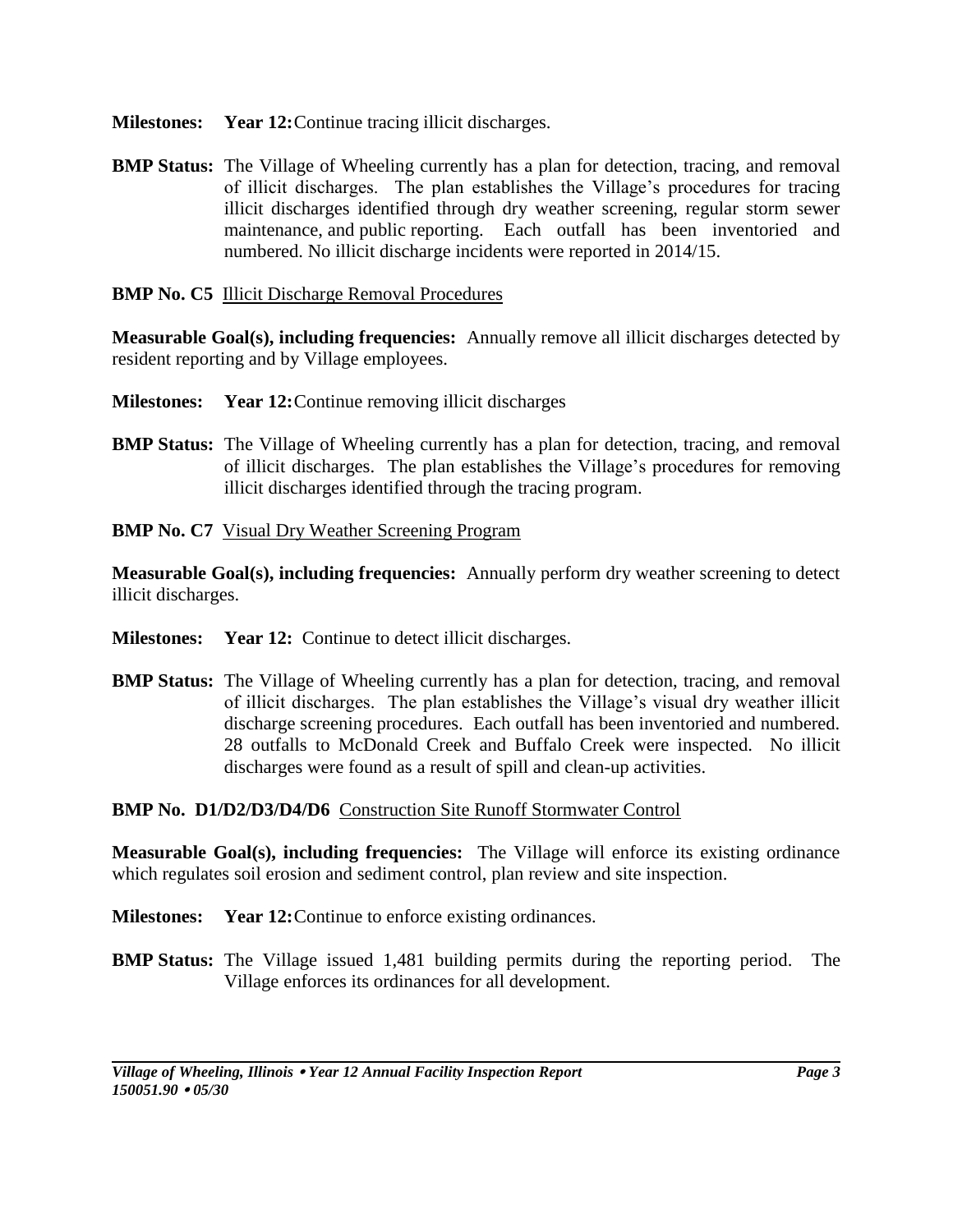#### **BMP No. E2/E3/E4/E5/E6** Post-Construction Stormwater Management

**Measurable Goal(s), including frequencies:** The Village will enforce its existing ordinance which regulates long term operation and maintenance procedures, review of best management practices, and site inspection.

- **Milestones: Year 12:**Continue to enforce existing ordinances.
- **BMP Status:** The Village issued 1,481 building permits during the reporting period. The Village enforces its ordinances for all development.
- **BMP No. F1** Employee Training Program

**Measurable Goal(s), including frequencies:** Formalize stormwater pollution prevention training for Village employees. Annually conduct formal stormwater pollution prevention training for Village employees.

- **Milestones: Year 12:** Continue formal stormwater pollution prevention training for City employees.
- **BMP Status:** The Village has developed a formalized training program for Village employees. If no employee training occurs for all of the employees, a representative is sent to a training seminar in the area, and the information is distributed to the rest of the employees. During the reporting period, several staff members attended stormwater related training seminars. Training seminars included: 2/12/2014, "Reimagining the parking lot & roadway as a stormwater practice" Webcast; 3/12/2014, "The life of a stormwater practice: The role of local codes" Webcast; 4/9/2014, "The life of a stormwater practice: Design and construction of BMP's" Webcast; 4/16/2014, "WMO training for Upper Salt Creek"; 6/10/2014- Section 319 Grant Funding- Potential funding source for stormwater projects.

#### **BMP No. F2** Inspection and Maintenance Program

**Measurable Goal(s), including frequencies:** Continue to conduct formal maintenance and inspection and evaluate the effectiveness of the program and update as needed.

**Milestones:** Year 12: Continue conducting formal inspection and maintenance. Review the program for effectiveness and update the program as needed.

**BMP Status:** The inspection and maintenance program has been effective. All 27 of the Village's detention facility outfalls were inspected 4 times. 95 Structures were cleaned for a total of 150.03 Cubic Yards of material removed. All of the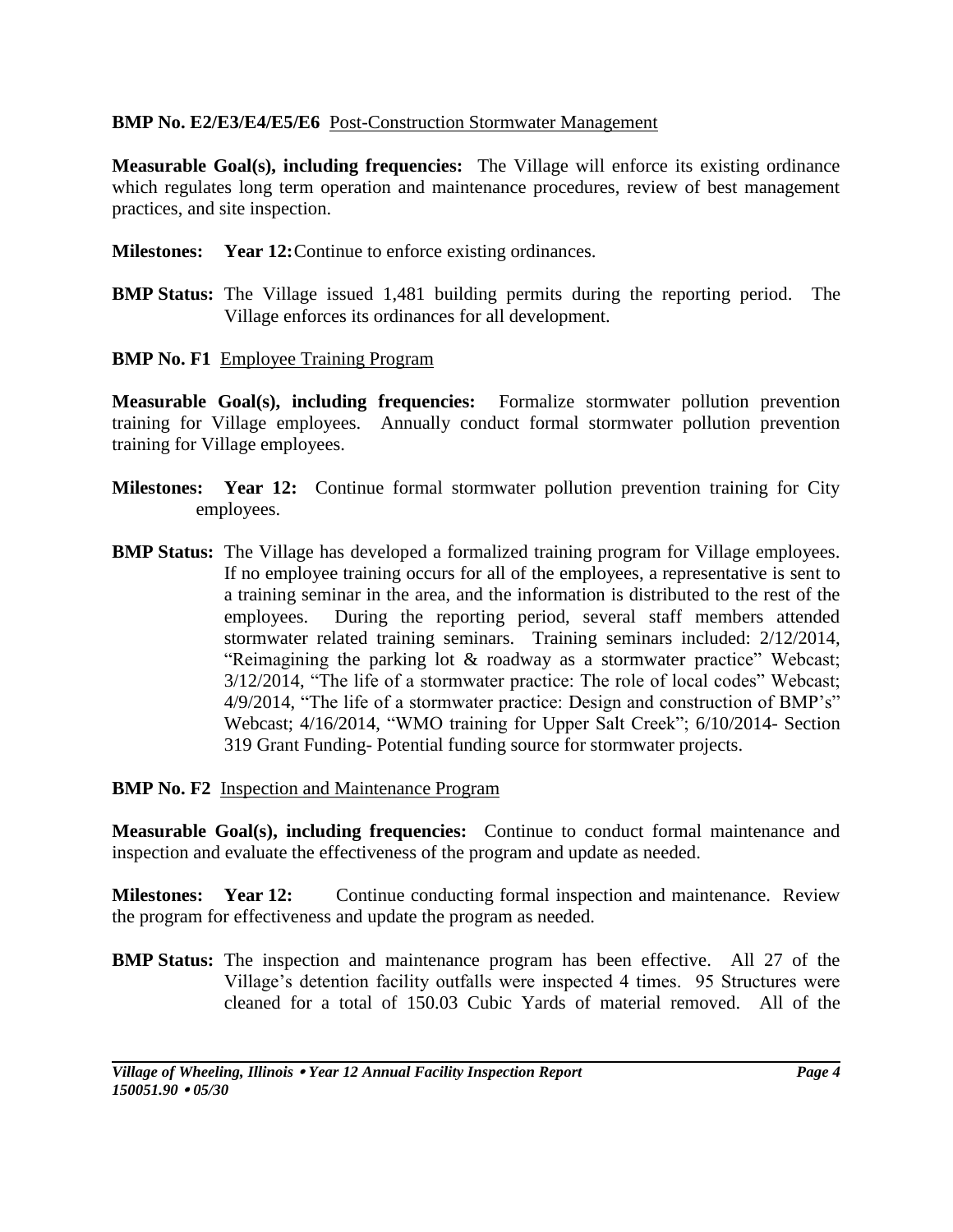material removed is tested with a handheld PID and PH meter. Material passing the test will be hauled to an offsite dumping location. All material that fails the test will be stored in a separate contaminated bin located within the Village to be remediated and tested until is passes both the PID and the PH tests. Approximately 9 cubic yards of ROW debris was collected. Several sewers were also flushed. The program includes regular ditch maintenance and semi-annual waterway debris removal. 3,317 lane miles of street sweeping eliminated approximately 1,696 cubic yards of debris from entering the Village's stormwater conveyance system.

## **BMP No. F3** Municipal Pollution Prevention Program

**Measurable Goal(s), including frequencies:** Continue to conduct formalized program to prevent stormwater pollution from municipal operations.

**Milestones:** Year 12: Review the program for effectiveness and update the program as necessary.

**BMP Status:** The Village of Wheeling currently has many operational policies that have been effective in preventing stormwater pollution associated with municipal operations. These policies are incorporated into a formal Municipal Stormwater Pollution Prevention Program. The Stormwater Pollution Prevention Plan for the new Public Works Facility has been modified to reflect the new facility and incorporated into the plan. Additional stormwater pollution prevention plans were developed for the new Fire Station, the old Public Works Facility, and the vehicle compound at the new Village Hall and annual site inspection reports are kept on file.

# **C. INFORMATION AND DATA COLLECTION RESULTS**

During the March 2014 to March 2015 reporting period outfalls were inspected (C7) and no illicit discharges detected. In addition, creek sampling was conducted in 2014 by the Buffalo Creek Clean Water Partnership. See BMP C4 in Section D.

# **D. SUMMARY OF NEXT REPORTING PERIOD STORMWATER ACTIVITIES**

The Village plans to undertake the following activities during the March 2015 to March 2016 reporting period:

## **BMP No. A1 Distributed Paper Material**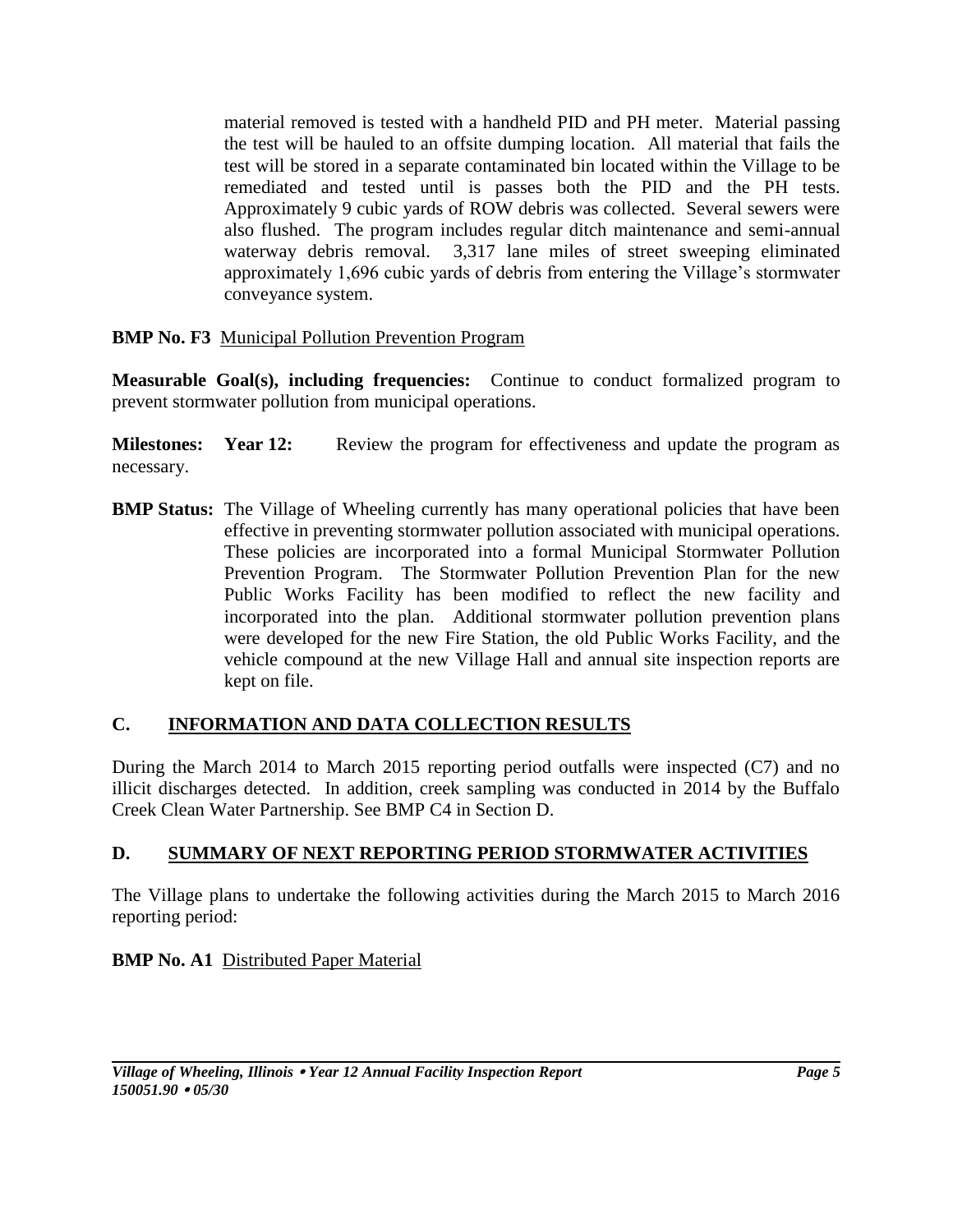The Village of Wheeling will continue to publish stormwater pollution prevention articles in its resident newsletter. The semi-annual articles will address the following issues: impacts of stormwater discharges on water bodies, measures the public can take to reduce pollutants in stormwater runoff, information on the general public hazards associated with illegal discharges and improper waste disposal, and green infrastructure.

**Measurable Goal(s), including frequencies:** Distribute a semi-annual stormwater pollution prevention publication.

**Milestones: Year 13:** Continue to distribute the publication.

## **BMP No. B7** Public Reporting

The Village of Wheeling will continue to provide a contact number that residents can use to report stormwater related issues, including ordinance violations, construction site soil erosion and sediment control violations, maintenance issues, and illicit discharges.

**Measurable Goal(s), including frequencies:** The Village will continue to inform residents of the contact number.

**Milestones: Year 13:** Continue to inform residents of the existence of a contact number.

## **BMP No. C1** Stormwater Atlas

The Village of Wheeling has an existing storm sewer atlas. The atlas shows all of the Village's outfalls and all receiving waters to which the Village's separate storm sewer system discharges. The Village will continue to update the atlas annually.

**Measurable Goal(s), including frequencies:** Annual review the storm sewer map and update as needed.

**Milestones:** Year 13: Review the storm sewer map and update as needed.

#### **BMP No. C2** Regulatory Control Program

The Village of Wheeling enforces an Illicit Discharge and Connection Ordinance. The ordinance prohibits non-stormwater discharges into the Village's storm sewer system and includes enforcement and penalties for ordinance violations.

**Measurable Goal(s), including frequencies:** Enforce the Illicit Discharge and Connection Ordinance.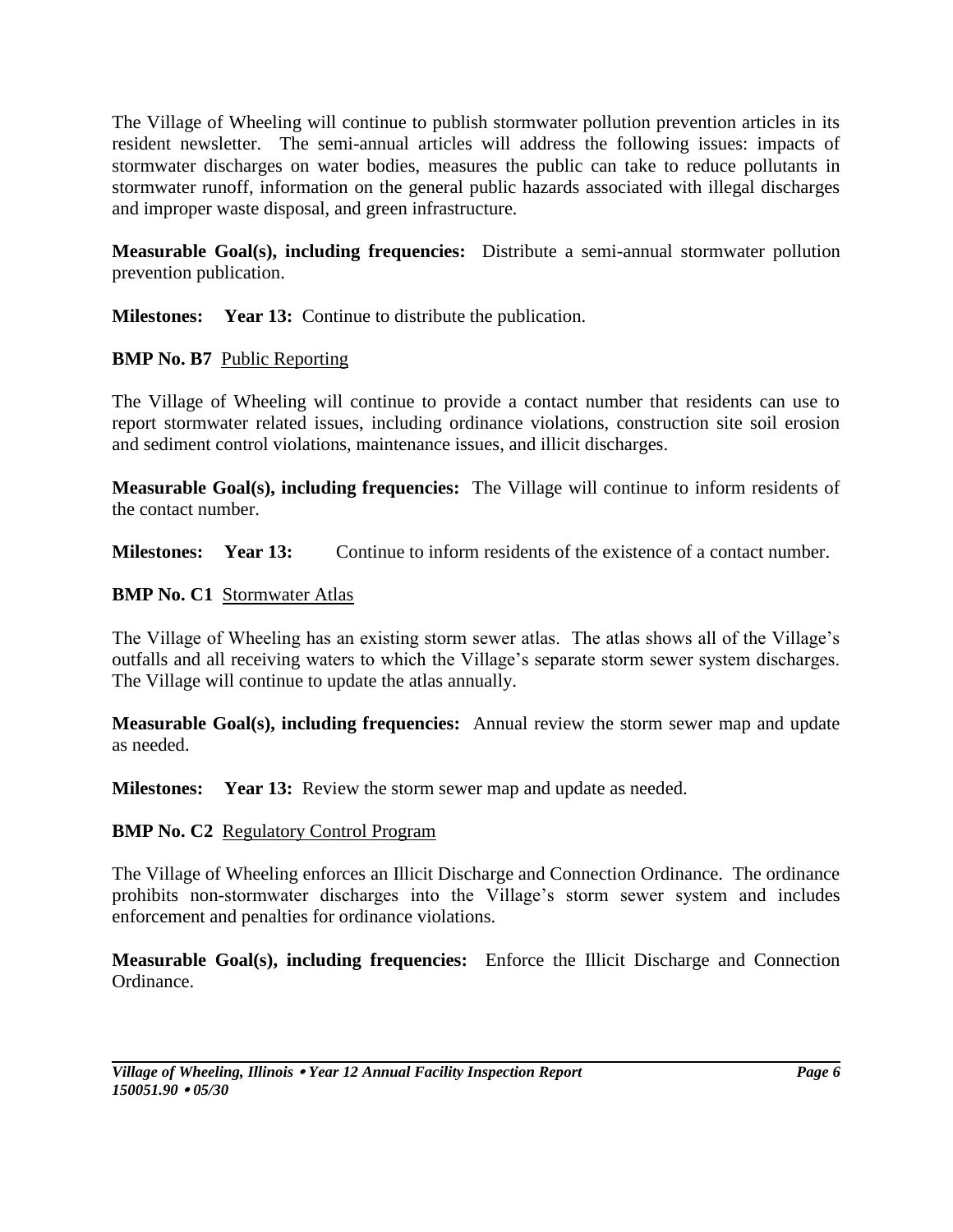**Milestones: Year 13:** Continue to enforce the Illicit Discharge and Connection Ordinance.

## **BMP No. C4** Illicit Discharge Tracing Procedures

The Village of Wheeling has implemented a plan for detection, tracing, and removal of illicit discharges. The plan establishes the Village's procedure for tracing illicit discharges identified through dry weather screening, regular storm sewer maintenance, and public reporting.

The Village has an agreement with the Buffalo Creek Clean Water Partnership for stream monitoring. Progress reports are published yearly and as stated in the 2013 Water Quality Report the Partnership is moving toward a long term program of monitoring to determine post construction effectiveness of green infrastructure and restoration projects in the watershed. The Village is currently awaiting the 2014 results.

**Measurable Goal(s), including frequencies:** Annually trace all illicit discharges detected by resident reporting and by Village employees.

**Milestones:** Year 13: Continue tracing illicit discharges.

## **BMP No. C5** Illicit Discharge Removal Procedures

The Village of Wheeling has implemented a plan for detection, tracing, and removal of illicit discharges. The plan establishes the Village's procedure for removing illicit discharges identified through the tracing program.

**Measurable Goal(s), including frequencies:** Annually remove all illicit discharges detected by resident reporting and by Village employees.

**Milestones: Year 13:** Continue removing illicit discharges.

# **BMP No. C7** Visual Dry Weather Screening Program

The Village of Wheeling has implemented a plan for detection, tracing, and removal of illicit discharges. The plan establishes the Village's visual dry weather illicit discharge screening procedures.

**Measurable Goal(s), including frequencies:** Annually perform dry weather screening to detect illicit discharges.

**Milestones: Year 13:** Continue to detect illicit discharges.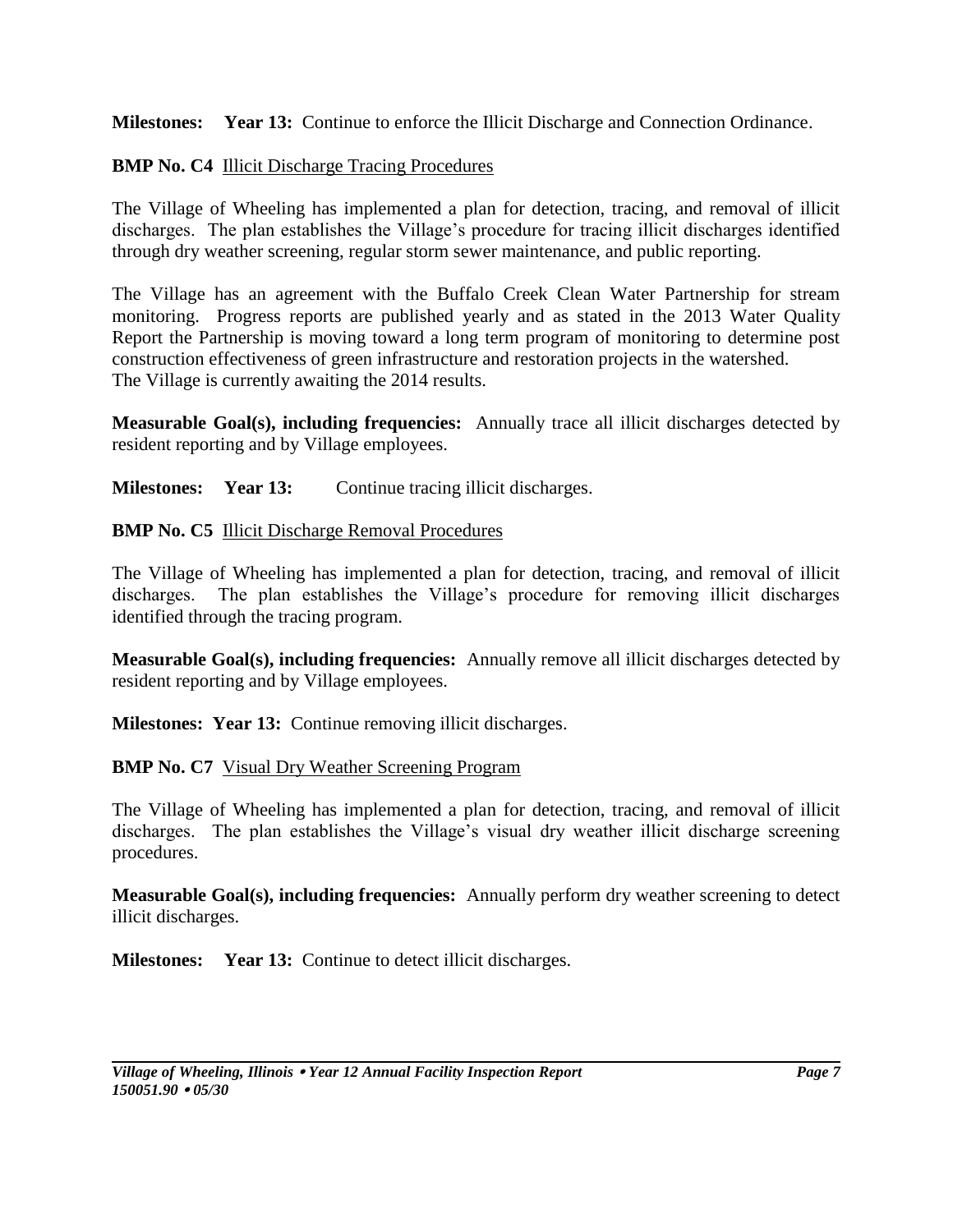## **BMP No. D1, D2, D3, D4, D6** Construction Site Runoff Stormwater Control

Village Code – The Village has adopted the Lake County Watershed Development Ordinance (WDO) and along with the Village Code uses those provisions to regulate the long term operation and maintenance of Best Management Practices throughout the Village and on Development Sites as well as stormwater pollution prevention on Village owned property and facilities.

**Measurable Goal(s), including frequencies:** Enforce the existing ordinances.

**Milestones: Year 13:** Continue to enforce the existing ordinances.

## **BMP No. E2, E3, E4, E5, E6** Post-Construction Stormwater Management

Post-Construction Stormwater Management for New Development and Re-Development Village Code – The Village has adopted the Lake County Watershed Development Ordinance (WDO) and along with the Village Code uses those provisions to regulate the long term operation and maintenance of Best Management Practices throughout the Village and on Development Sites as well as stormwater pollution prevention on Village owned property and facilities. In addition Village Engineering Standards are used to address post-construction runoff from new development and re-development. The Village reviews proposed site plans prior to issuing permits for development. Ongoing projects are inspected regularly to ensure conformance with the approved site plan. All stormwater storage facilities constructed as part of a private development remain under private ownership and are maintained by the owner.

**Measurable Goal(s), including frequencies:** Enforce the existing ordinances.

**Milestones: Year 13:** Continue to enforce the existing ordinances.

## **BMP No. F1** Employee Training Program

The Village of Wheeling public works department currently conducts regular employee training for municipal operations and safety. A formal training program to educate staff on prevention and reduction of stormwater pollution from municipal activities has been incorporated into the Village's existing training program. The Village has developed goals and guidelines for its formal training program and will continue to look for stormwater pollution prevention training seminars to which it may send its employees.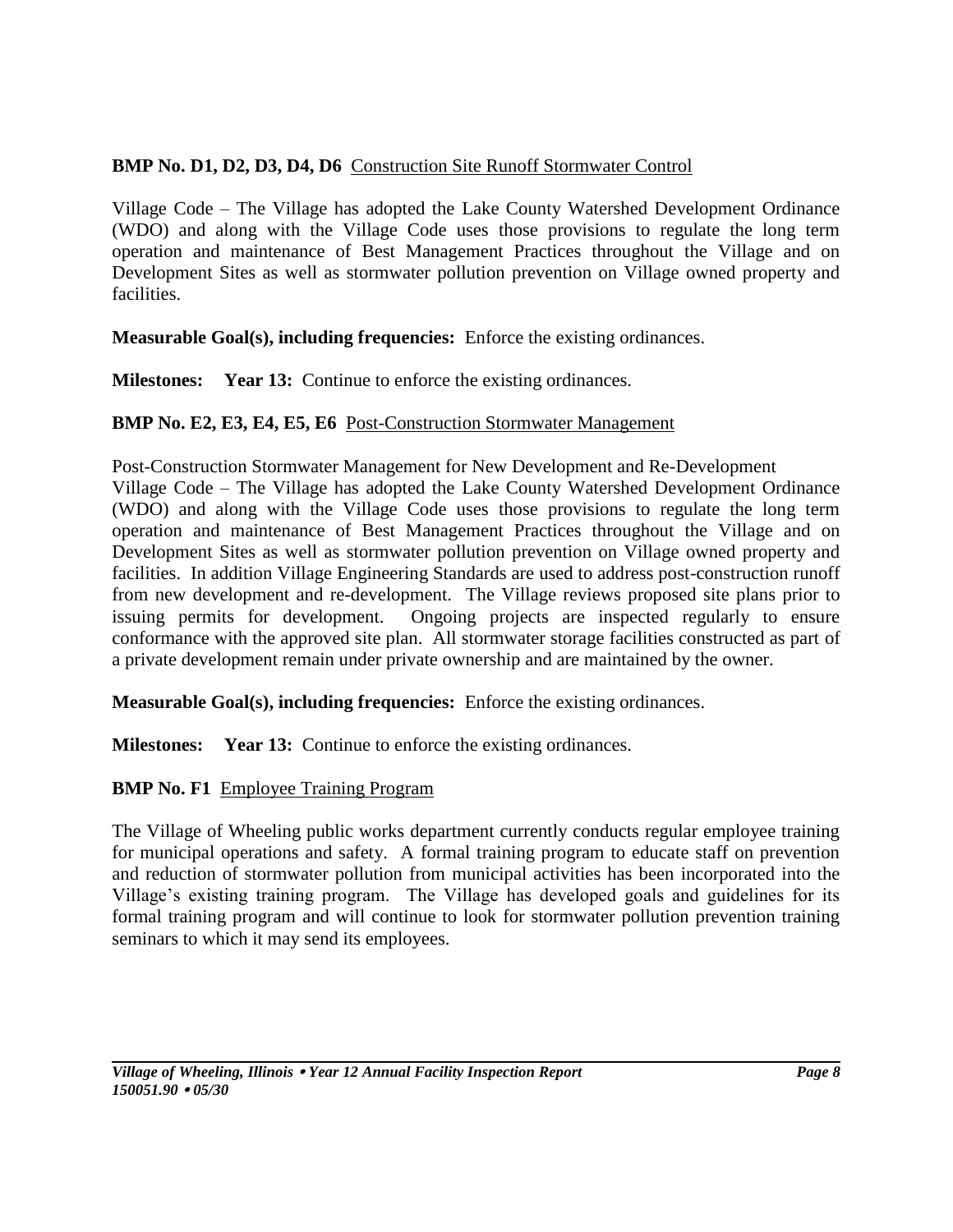**Measurable Goal(s), including frequencies:** Formalize stormwater pollution prevention training for Village employees. Annually conduct formal stormwater pollution prevention training for Village employees.

**Milestones: Year 13:** Continue formal stormwater pollution prevention training for Village employees.

## **BMP No. F2** Inspection and Maintenance Program

The Village has formalized its storm sewer system inspection and maintenance program. The program includes regular ditch maintenance, regular cleaning and maintenance of storm sewer structures, and semi-annual waterway debris removal.

**Measurable Goal(s), including frequencies:** Continue to conduct formal inspection and maintenance. Review the program for effectiveness and update the program as needed.

**Milestones: Year 13:** Continue conducting formal inspection and maintenance. Review the program for effectiveness and update as needed.

## **BMP No. F3** Municipal Pollution Prevention Program

The Village of Wheeling currently has many operational policies designed to prevent stormwater pollution associated with municipal operations. These policies have been incorporated into a formal Municipal Stormwater Pollution Prevention Program. Annual site inspection reports are documented in the Village Stormwater Program Manual(s). The program is evaluated on an annual basis to determine its effectiveness and modified as necessary.

**Measurable Goal(s), including frequencies:** Continue to conduct a formalized program to prevent stormwater pollution from municipal operations.

**Milestones: Year 13:** Review the program for effectiveness and update as needed. Complete Stormwater Pollution Prevention Plans for additional municipally owned facilities.

# **E. NOTICE OF QUALIFYING LOCAL PROGRAM**

The Village of Wheeling is not relying on any other government entity to satisfy permit obligations.